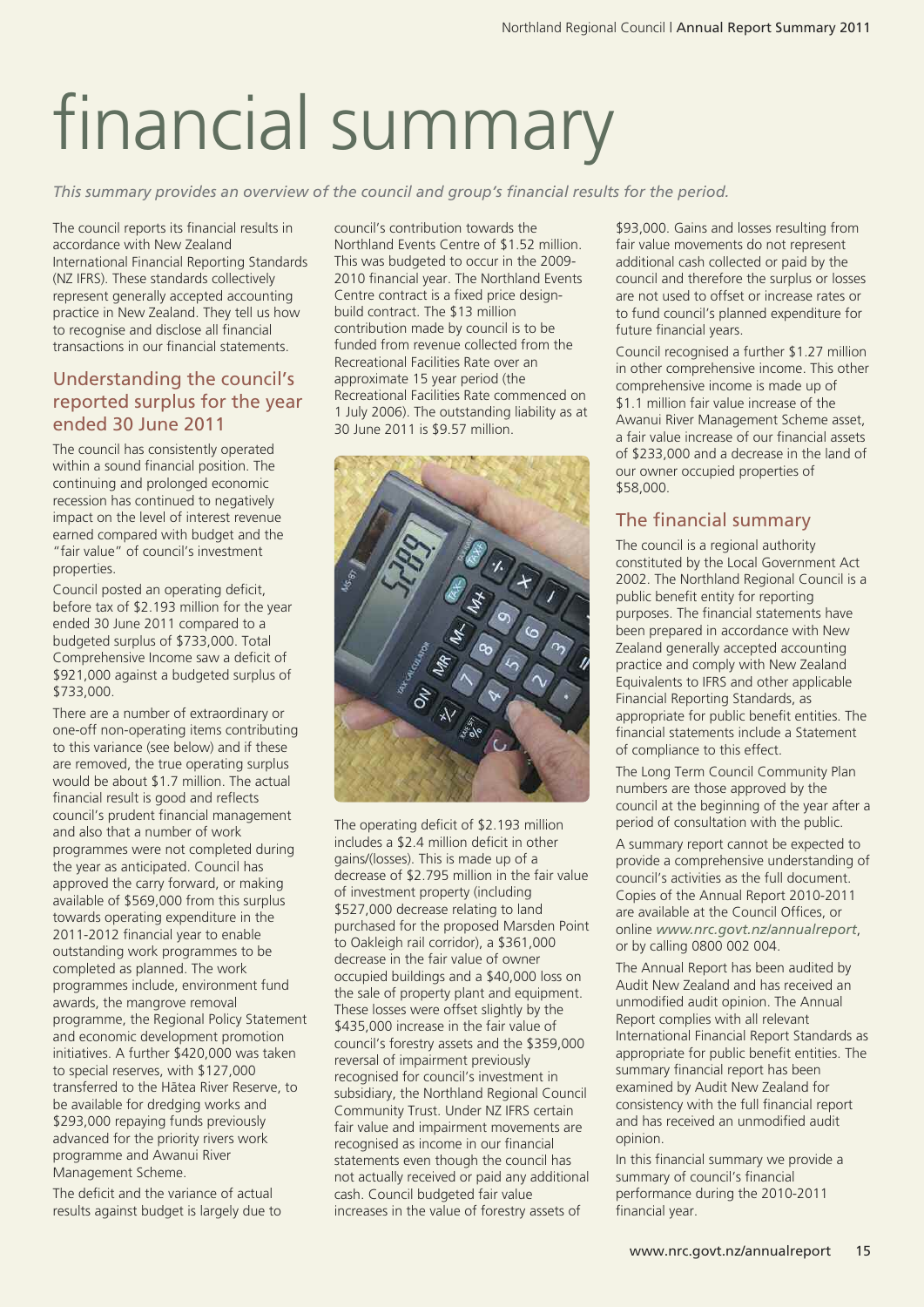In the summary financial statements the "Council" column includes the Northland Regional Council. The "Consolidated" column includes Northland Regional Council Community Trust and Northland Port Corporation (NZ) Limited. The summary financial statements are presented in New Zealand dollars rounded to the nearest dollar, unless otherwise stated.

# Statement of Comprehensive Income and Changes in Equity

The Summary Statement of Comprehensive Income and Summary Statement of Changes in Equity present the final performance and equity movements of the council and the group. These statements summarise operating income and expenditures as well as other financial transactions that have impacted on the council's and group's net equity.

# Consolidated Statement of Comprehensive Income

For the year ended 30 June 2011

| 23,303,845<br>30,882,679<br>38,003,331<br><b>OPERATING INCOME</b><br>25,080,370<br>28,744,206<br>Operating Expenses (excluding Finance Expense)<br>25,458,937<br>24,346,389<br>36, 162, 138<br>29,625,643<br>43,473,964<br>37,710<br>36,820<br>1,000<br>50,963<br>Finance expense<br>36, 162, 138<br>43,510,784<br><b>TOTAL OPERATING EXPENDITURE</b><br>25,496,648<br>24,347,389<br>29,676,606<br>NET SURPLUS/(DEFICIT)<br>(2, 192, 803)<br>732,981<br>(7, 417, 932)<br>1,206,073<br>Taxation Credit/(Expense)<br>80,732<br>109,982<br>85,866<br>(2, 192, 803)<br>(7, 337, 200)<br>NET SURPLUS/(DEFICIT) AFTER TAXATION<br>732,981<br>1,316,055<br>Other Comprehensive Income<br>Gains/(Loss) on Property Revaluations<br>(58,000)<br>(111, 157)<br>(8,371,389)<br>Financial Assets at "fair value" through Other Comprehensive Income<br>223,326<br>195,886<br>223,326<br>195,886<br>Gains/(Loss) on Infrastructure Asset (Awanui River Management) revaluation<br>1,106,411<br>Net Hedging Movement (Associate)<br>104,391<br>152,976<br><b>Total Other Comprehensive Income</b><br>1,271,737<br>84,729<br>(8,043,672)<br>TOTAL COMPREHENSIVE INCOME FOR THE YEAR<br>(921, 065)<br>732,981<br>(7, 252, 471)<br>(6, 727, 617)<br>Total Comprehensive Income attributable to:<br>Northland Regional Council<br>(4,006,053)<br>Non-controlling interest in surplus of Northland Port Corporation (NZ) Limited<br>(1,615,152)<br>(5,621,205) | TOT the year chaca Jo June 2011 | Council<br>30-Jun-11 | <b>Annual Plan</b><br>30-Jun-11 | Council<br>30-Jun-10 | Consolidated<br>30-Jun-11 | Consolidated<br>30-Jun-10 |
|---------------------------------------------------------------------------------------------------------------------------------------------------------------------------------------------------------------------------------------------------------------------------------------------------------------------------------------------------------------------------------------------------------------------------------------------------------------------------------------------------------------------------------------------------------------------------------------------------------------------------------------------------------------------------------------------------------------------------------------------------------------------------------------------------------------------------------------------------------------------------------------------------------------------------------------------------------------------------------------------------------------------------------------------------------------------------------------------------------------------------------------------------------------------------------------------------------------------------------------------------------------------------------------------------------------------------------------------------------------------------------------------------------------------------------------------|---------------------------------|----------------------|---------------------------------|----------------------|---------------------------|---------------------------|
|                                                                                                                                                                                                                                                                                                                                                                                                                                                                                                                                                                                                                                                                                                                                                                                                                                                                                                                                                                                                                                                                                                                                                                                                                                                                                                                                                                                                                                             |                                 |                      |                                 |                      |                           |                           |
|                                                                                                                                                                                                                                                                                                                                                                                                                                                                                                                                                                                                                                                                                                                                                                                                                                                                                                                                                                                                                                                                                                                                                                                                                                                                                                                                                                                                                                             |                                 |                      |                                 |                      |                           |                           |
|                                                                                                                                                                                                                                                                                                                                                                                                                                                                                                                                                                                                                                                                                                                                                                                                                                                                                                                                                                                                                                                                                                                                                                                                                                                                                                                                                                                                                                             |                                 |                      |                                 |                      |                           |                           |
|                                                                                                                                                                                                                                                                                                                                                                                                                                                                                                                                                                                                                                                                                                                                                                                                                                                                                                                                                                                                                                                                                                                                                                                                                                                                                                                                                                                                                                             |                                 |                      |                                 |                      |                           |                           |
|                                                                                                                                                                                                                                                                                                                                                                                                                                                                                                                                                                                                                                                                                                                                                                                                                                                                                                                                                                                                                                                                                                                                                                                                                                                                                                                                                                                                                                             |                                 |                      |                                 |                      |                           | (5,507,452)               |
|                                                                                                                                                                                                                                                                                                                                                                                                                                                                                                                                                                                                                                                                                                                                                                                                                                                                                                                                                                                                                                                                                                                                                                                                                                                                                                                                                                                                                                             |                                 |                      |                                 |                      |                           |                           |
|                                                                                                                                                                                                                                                                                                                                                                                                                                                                                                                                                                                                                                                                                                                                                                                                                                                                                                                                                                                                                                                                                                                                                                                                                                                                                                                                                                                                                                             |                                 |                      |                                 |                      |                           | (5,421,586)               |
|                                                                                                                                                                                                                                                                                                                                                                                                                                                                                                                                                                                                                                                                                                                                                                                                                                                                                                                                                                                                                                                                                                                                                                                                                                                                                                                                                                                                                                             |                                 |                      |                                 |                      |                           |                           |
|                                                                                                                                                                                                                                                                                                                                                                                                                                                                                                                                                                                                                                                                                                                                                                                                                                                                                                                                                                                                                                                                                                                                                                                                                                                                                                                                                                                                                                             |                                 |                      |                                 |                      |                           | (3,984,622)               |
|                                                                                                                                                                                                                                                                                                                                                                                                                                                                                                                                                                                                                                                                                                                                                                                                                                                                                                                                                                                                                                                                                                                                                                                                                                                                                                                                                                                                                                             |                                 |                      |                                 |                      |                           |                           |
|                                                                                                                                                                                                                                                                                                                                                                                                                                                                                                                                                                                                                                                                                                                                                                                                                                                                                                                                                                                                                                                                                                                                                                                                                                                                                                                                                                                                                                             |                                 |                      |                                 |                      |                           |                           |
|                                                                                                                                                                                                                                                                                                                                                                                                                                                                                                                                                                                                                                                                                                                                                                                                                                                                                                                                                                                                                                                                                                                                                                                                                                                                                                                                                                                                                                             |                                 |                      |                                 |                      |                           |                           |
|                                                                                                                                                                                                                                                                                                                                                                                                                                                                                                                                                                                                                                                                                                                                                                                                                                                                                                                                                                                                                                                                                                                                                                                                                                                                                                                                                                                                                                             |                                 |                      |                                 |                      |                           | (3,635,760)               |
|                                                                                                                                                                                                                                                                                                                                                                                                                                                                                                                                                                                                                                                                                                                                                                                                                                                                                                                                                                                                                                                                                                                                                                                                                                                                                                                                                                                                                                             |                                 |                      |                                 |                      |                           | (9,057,346)               |
|                                                                                                                                                                                                                                                                                                                                                                                                                                                                                                                                                                                                                                                                                                                                                                                                                                                                                                                                                                                                                                                                                                                                                                                                                                                                                                                                                                                                                                             |                                 |                      |                                 |                      |                           |                           |
|                                                                                                                                                                                                                                                                                                                                                                                                                                                                                                                                                                                                                                                                                                                                                                                                                                                                                                                                                                                                                                                                                                                                                                                                                                                                                                                                                                                                                                             |                                 |                      |                                 |                      |                           | (8, 785, 308)             |
|                                                                                                                                                                                                                                                                                                                                                                                                                                                                                                                                                                                                                                                                                                                                                                                                                                                                                                                                                                                                                                                                                                                                                                                                                                                                                                                                                                                                                                             |                                 |                      |                                 |                      |                           | (272, 038)                |
|                                                                                                                                                                                                                                                                                                                                                                                                                                                                                                                                                                                                                                                                                                                                                                                                                                                                                                                                                                                                                                                                                                                                                                                                                                                                                                                                                                                                                                             |                                 |                      |                                 |                      |                           | (9,057,346)               |

# Consolidated Statement of Changes in Equity

| For the year ended 30 June 2011                 | Council<br>30-Jun-11 | <b>Annual Plan</b><br>30-Jun-11 | Council<br>30-Jun-10 | Consolidated<br>30-Jun-11 | Consolidated<br>30-Jun-10 |
|-------------------------------------------------|----------------------|---------------------------------|----------------------|---------------------------|---------------------------|
| Balance at 1 July - as restated                 | 117,842,550          | 121,717,029                     | 125,095,020          | 239,572,624               | 249,685,726               |
| Less Dividends Paid                             |                      |                                 |                      | (1,050,400)               | (1,055,755)               |
| <b>Total Comprehensive Income</b>               | (921,065)            | 732,981                         | (7, 252, 470)        | (5,621,206)               | (9,057,346)               |
| Balance at 30 June                              | 116,921,484          | 122,450,010                     | 117,842,550          | 232,901,018               | 239,572,624               |
| Total Comprehensive Income attributable to:     |                      |                                 |                      |                           |                           |
| Northland Regional Council                      | 116,921,484          | 122,450,010                     | 117,842,550          | 175,466,969               | 179,470,900               |
| Minority interest                               |                      |                                 |                      | 57,434,049                | 60,101,725                |
| Balance at 30 June                              | 116,921,484          | 122,450,010                     | 117,842,550          | 232,901,018               | 239,572,624               |
| Equity is made up of the following components:  |                      |                                 |                      |                           |                           |
| <b>Retained Earnings</b>                        | 111,967,951          | 113,437,534                     | 108,561,310          | 127,762,960               | 127,914,564               |
| <b>Asset Revaluation Reserve</b>                | 2,025,201            | 976,790                         | 704,966              | 45,060,650                | 48,469,047                |
| Financial Assets at "fair value" through Equity | 419,212              | 195,886                         |                      | 419,212                   | 195,886                   |
| Special Reserves                                | 2,509,118            | 3,232,338                       | 7,424,075            | 2,224,146                 | 2,891,402                 |
| Minority Interest                               |                      |                                 |                      | 57,434,049                | 60,101,725                |
|                                                 | 116,921,482          | 117,842,548                     | 116,690,351          | 232,901,018               | 239,572,624               |

Previously reported Retained Earnings has been adjusted by a debit of \$2,431,369 at 1 July 2009 and a credit of \$429,966 at 30 June 2010 for the correction of a prior period error. This adjustment is detailed in Note 37 of the full 2010-2011 Annual Report.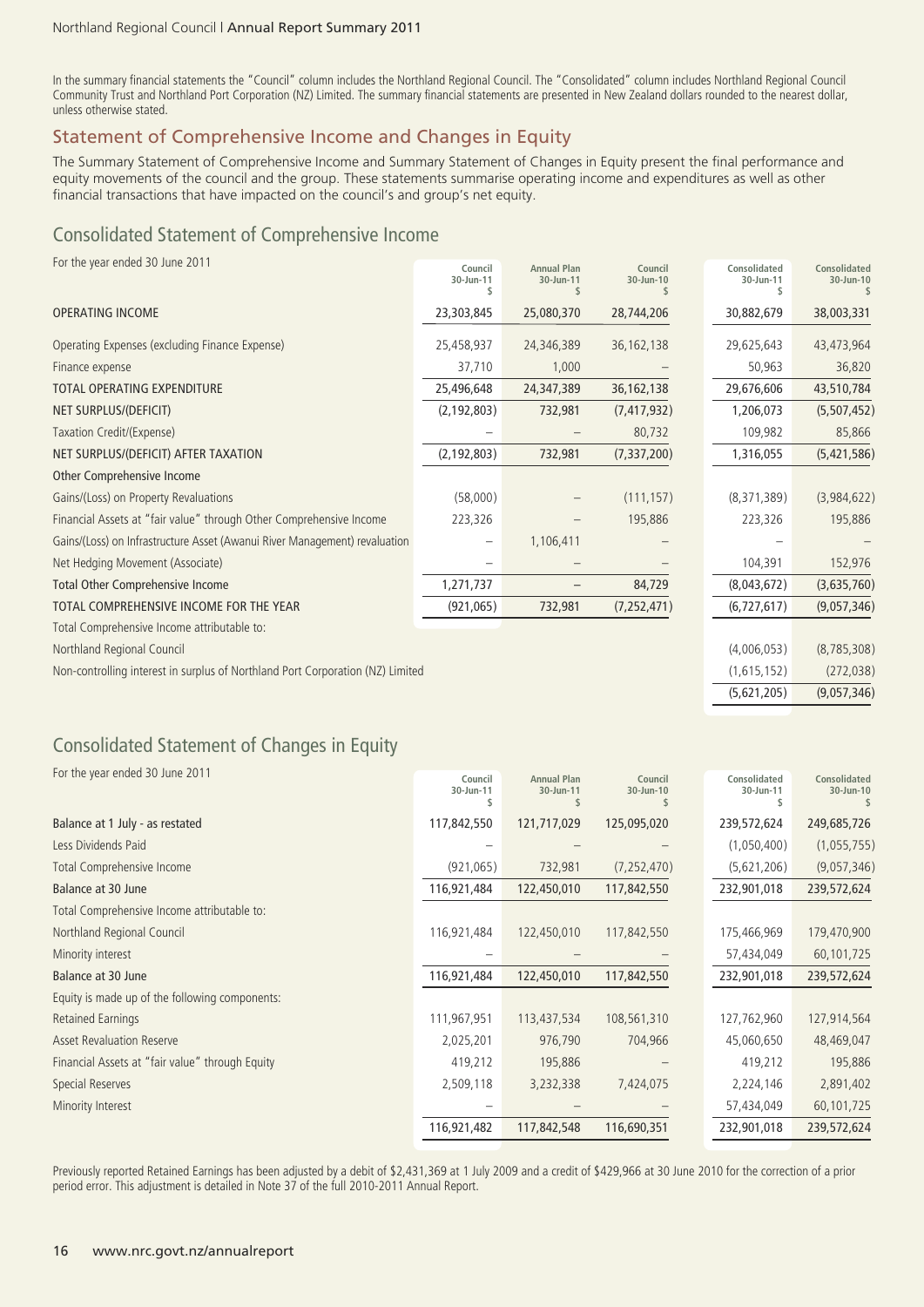Variances to budget can be explained as follows:

Operating revenue is \$1.8 million less than budget due to:

• Council receiving a \$721,000 greater than budget in fees and charges. This is offset in part by a decrease in grants and subsidies of \$150,000. The increased in fees and charges relates to additional revenue received for consent applications, funds to administer the manchurian wild rice national programmes, fees for emergency management contract work undertaken on behalf of the

Whängärei District Council and increased maritime fees.

- Council received an additional \$437,000 in rates revenue due to penalties charged on unpaid rates.
- Others gains/(losses) was \$2.5 million less than budget. The decrease largely relates to the \$2.8 million "fair value" decrease in the value of council's investment property and a \$361,000 decrease in the "fair value" of council's owner occupied buildings. This is offset in part by an increase in the value of council's forestry holdings of \$435,000 and an impairment loss reversal of \$359,000.

Operating expenditure is \$1.1 million greater than budget due to:

- Expenditure on the Northland Events Centre of \$1.52 million which was budgeted to occur in the previous financial year transpired in the current financial year. The final payment towards the Northland Events Centre was made in September 2011. The total cost of the Northland Events Centre has come in on budget.
- Expenditure on Activities is less than budget due to some work programmes not been completed during the year. Council has approved the carry forward, or making available of \$569,000 from this surplus towards operating expenditure in the 2011-2012 financial year to enable outstanding work programmes to be completed as planned. The work programmes include, environment fund awards, the mangrove removal programme, the Regional Policy Statement and economic development promotion initiatives. A further \$420,000 was taken to special reserves, with \$127,000 transferred to the Hätea River Reserve, to be available for dredging works and \$293,000 repaying funds previously advanced for the priority rivers work programme and Awanui River Management Scheme.

# Financial Position

The Summary Statement of Financial Position shows what assets we own and what liabilities we owe to other parties and our net worth. The council's position remains very strong with liabilities representing only 5 percent of total assets.

# Consolidated Statement of Financial Position

| As at 30 June 2011         | Council<br>30-Jun-11 | <b>Annual Plan</b><br>30-Jun-11 | Council<br>30-Jun-10 | Consolidated<br>30-Jun-11 | Consolidated<br>30-Jun-10 |
|----------------------------|----------------------|---------------------------------|----------------------|---------------------------|---------------------------|
| <b>Current Assets</b>      | 11,541,131           | 22,842,940                      | 13,569,456           | 14,489,100                | 16,005,780                |
| Non-Current Assets         | 111,317,768          | 105,389,022                     | 110,081,673          | 224,983,082               | 230,753,645               |
| <b>Total Assets</b>        | 122,858,899          | 128,231,962                     | 123,651,129          | 239,472,183               | 246,759,425               |
| <b>Current Liabilities</b> | (5,888,559)          | (5,669,921)                     | (5,685,665)          | (6, 518, 822)             | (7,060,657)               |
| Non-Current Liabilities    | (48, 858)            | (112, 031)                      | (122, 917)           | (52, 342)                 | (126, 142)                |
| <b>Total Liabilities</b>   | (5,937,417)          | (5,781,952)                     | (5,808,581)          | (6, 571, 164)             | (7, 186, 798)             |
| NET ASSETS/EQUITY          | 116,921,483          | 122,450,010                     | 117,842,548          | 232,901,019               | 239,572,626               |
| Equity attributable to:    |                      |                                 |                      |                           |                           |
| Northland Regional Council |                      |                                 |                      | 175,466,970               | 179,470,902               |
| Minority Interests         |                      |                                 |                      | 57,434,049                | 60,101,725                |
|                            |                      |                                 |                      | 232,901,019               | 239,572,626               |
|                            |                      |                                 |                      |                           |                           |

Variances to budget can be explained as follows:

- Current Assets are less than budget and Non-Current Assets are greater than budget primarily due to financial assets being invested in long-term investments (greater than 12 months).
- Total Equity is less than budget largely as a result of "fair value" decreases in the value of investment property and as a result of lower than expected opening balance resulting from the previous years deficit.

# Council's Assets

The major components of our assets include:

- Current Assets (including investments with maturities less than 12 months, Cash and Trade Receivables) \$11.54 million;
- Investment Property (including forestry assets) \$49.9 million;
- Property, plant and equipment (including operational assets such as council-occupied land and buildings and river management schemes) – \$20.13 million;
- Investment in Subsidiaries and Associates (including investment in the Northland Regional Council Community Trust \$10.5 million and shares held in Northland Port Corporation (NZ) Limited \$7.8 million. Our investment in Northland Port Corporation (NZ) Limited is reflected at original cost in the council financial statements in accordance with applicable reporting standards. However, the investment in the Northland Regional Council Community Trust reflects the impaired value, with the original cost being \$12.14 million); and
- Other Non-Current Investments (including Other Receivables and Investments in Stocks and Other Securities) \$22.9 million.

# Council's Liabilities

- Current Liabilities (including Trade and Other Payables, Employee Benefits and Tax Liability) \$5.9 million.
- Non-Current Liabilities (made up of Non-Current Employee Benefit Liabilities) \$49,000.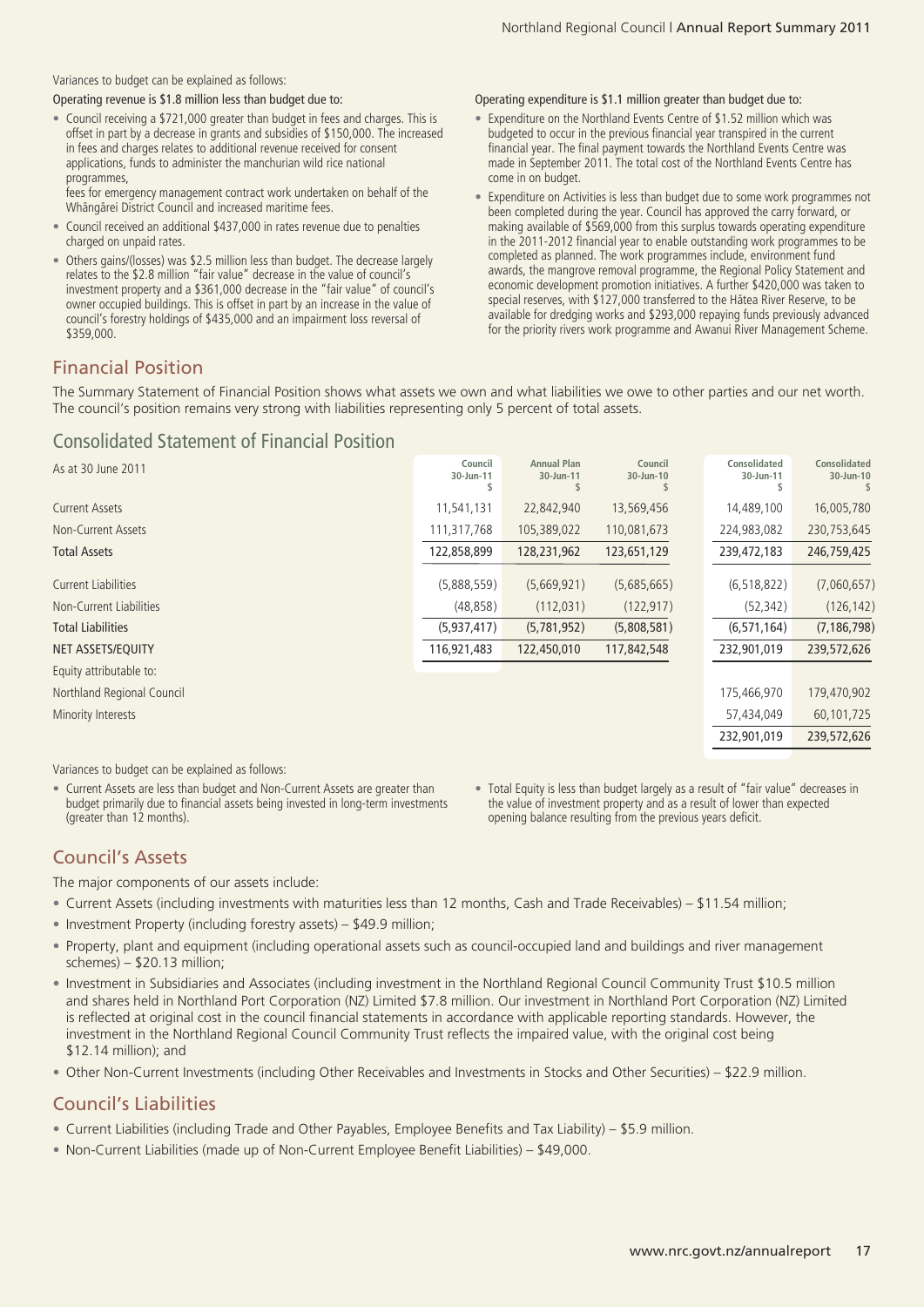# Our sources of income

The following graph shows the various sources of the council's \$23.3 million income during 2010-2011. The largest contribution to revenue was provided by rates. While rates continues to be the main source of income, the council also received income from a number of other sources including from government grants and subsidies, user fees and charges and investment income.

Revenue and Funding 2010-2011

# Sources of Funding and Revenue % \$

| Sources of Funding and Revenue        | 70       |             |
|---------------------------------------|----------|-------------|
| Fees and Charges                      | 19.09    | 4,448,624   |
| Government Subsidies                  | 5.35     | 1,245,795   |
| <b>Targeted Council Services</b>      | 24.09    | 5,613,643   |
| Targeted Land Management Rate         | 17.82    | 4, 152, 755 |
| Targeted Awanui River Management Rate | 2.16     | 504,393     |
| Targeted Recreational Facilities Rate | 5.02     | 1,170,534   |
| Targeted Kaihū River Management Rate  | 0.31     | 72,130      |
| Targeted Kaeo River Management Rate   | 0.54     | 124,933     |
| Regional Infrastructure Rate          | 2.32     | 540,668     |
| Rescue Helicopter Services Rate       | 2.64     | 615,626     |
| <b>Transport Rate</b>                 | 1.72     | 400,365     |
| Rate Penalties                        | 1.84     | 429,102     |
| Interest                              | 7.87     | 1,834,238   |
| <b>Dividends</b>                      | 5.23     | 1,218,460   |
| Investment Income                     | 13.74    | 3,201,458   |
| Emission Trading Scheme               | 0.57     | 133,191     |
| Other Gains/(Losses)                  | $-10.31$ | (2,402,069) |
| TOTAL SOURCES OF FUNDING AND REVENUE  |          | 23,303,845  |

# Our expenditure

The following graph shows the allocation of our \$27.4 million of expenditure by activity. The council's expenditure is guided by the priorities identified in our 2010-2011 Annual Plan.



| <b>Expenditure on Activities</b>    | $\frac{0}{0}$ | S          |
|-------------------------------------|---------------|------------|
| Democracy and Corporate Services    | 7.25          | 1,994,420  |
| Regional Information and Engagement | 6.43          | 1,767,275  |
| Regional Economic Development       | 11.01         | 3,029,533  |
| Resource Management Planning        | 4.15          | 1.142.012  |
| Transport                           | 8.27          | 2,273,450  |
| Consents                            | 7.65          | 2,104,568  |
| <b>Environmental Monitoring</b>     | 19.91         | 5,477,196  |
| Land and Rivers                     | 13.71         | 3,770,756  |
| <b>Biosecurity</b>                  | 8.22          | 2,260,404  |
| <b>Emergency Management</b>         | 0.99          | 271,669    |
| Maritime                            | 5.11          | 1,405,365  |
| <b>Operating Total</b>              | 92.70         | 25,496,647 |
| Capital Expenditure                 | 7.30          | 2,007,831  |
| <b>TOTAL EXPENDITURE</b>            | 100.00        | 27.504.479 |

# Revenue Trends

Rating revenue since 2005-2006 reflects the introduction of targeted rates to fund the Regional Events Centre and extra land and emergency management initiatives. In the 2009-2010 financial year council introduced a targeted transport rate to fund the Whängärei Bus Passenger transport services. These were previously funded by the Whängärei District Council. Council also introduced the targeted rescue helicopter services rate to provide funding certainty to the Northland Emergency Services Trust.

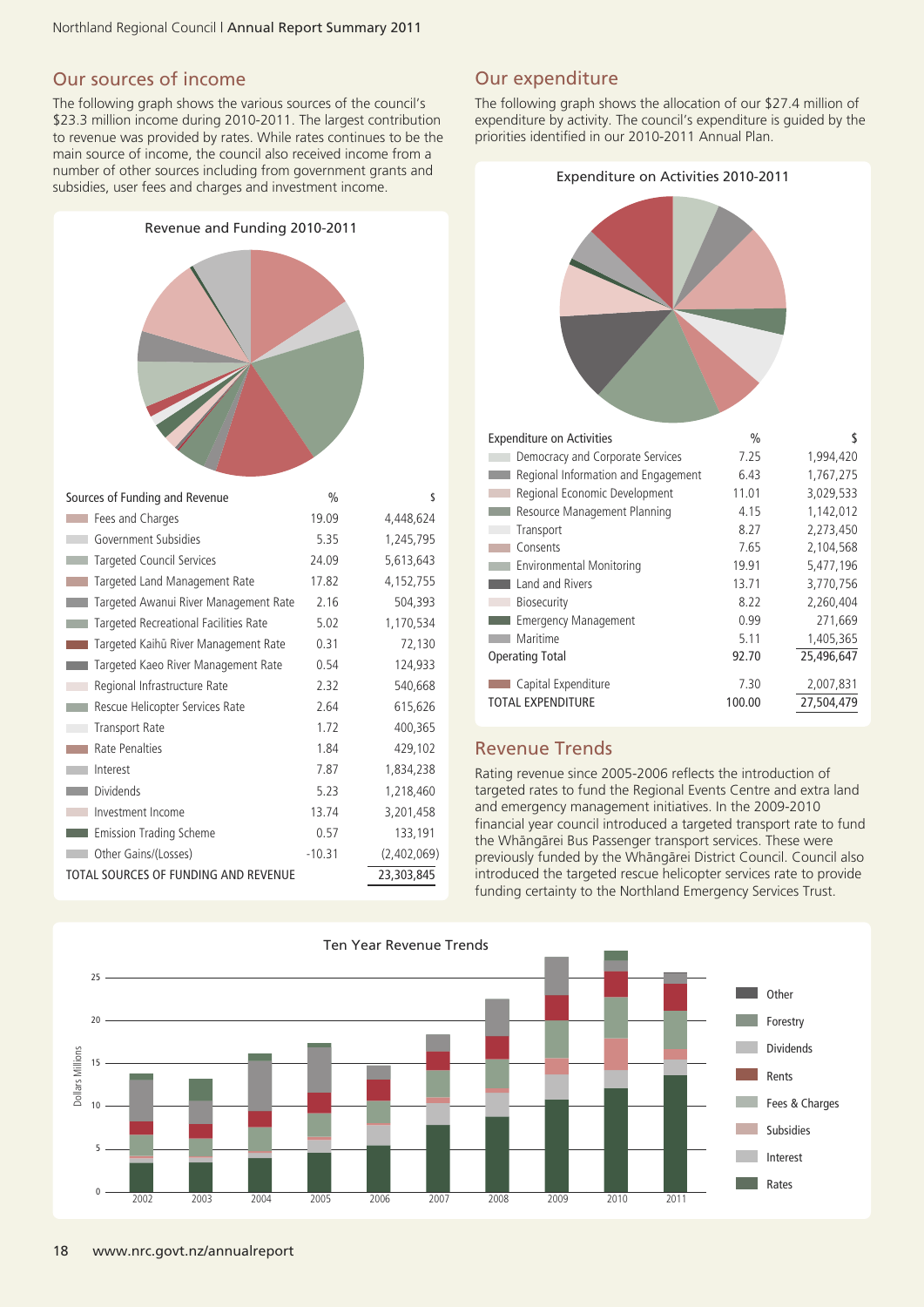# Cash Flows

The Summary Statement of Cash Flows shows how we generated and used cash. The overall net increase or decrease represents the change in our cash and cash equivalents arising from operating, investing and financing activities. Our operating activities generate cash inflows, mainly from rates and user charges. Investing activities relate to the sale and purchase of property, plant and equipment and cash and property investments.

# Consolidated Statement of Cash Flows

| For the year ended 30 June 2011                                         |             |                    |               |               |               |
|-------------------------------------------------------------------------|-------------|--------------------|---------------|---------------|---------------|
|                                                                         | Council     | <b>Annual Plan</b> | Council       | Consolidated  | Consolidated  |
|                                                                         | 30-Jun-11   | 30-Jun-11          | $30 - Jun-10$ | 30-Jun-11     | 30-Jun-10     |
|                                                                         |             |                    |               |               |               |
| Net Cash Flows from Operating Activities                                | 1,481,850   | 1,237,893          | (8, 126, 191) | 3,823,752     | (7, 299, 205) |
| Net Cash Flows from Investing Activities                                | (2,274,169) | (1,725,580)        | 9,765,081     | (2, 204, 393) | 9,196,462     |
| Net Cash Flows from Financing Activities                                |             |                    |               | (1,059,544)   | (1,076,296)   |
| NET INCREASE (DECREASE) IN CASH HELD                                    | (792, 319)  | (487, 687)         | 1,638,890     | 559,815       | 820,960       |
|                                                                         |             |                    |               |               |               |
| Cash, Cash Equivalents and Bank Overdrafts at the beginning of the year | 4,310,520   | 948,390            | 2,671,630     | 4,885,467     | 4,064,506     |
| CASH, CASH EQUIVALENTS AND                                              |             |                    |               |               |               |
| BANK OVERDRAFTS AT THE END OF THE YEAR                                  | 3,518,201   | 460,703            | 4,310,520     | 5,445,282     | 4,885,466     |
|                                                                         |             |                    |               |               |               |

# Other financial information

As at 30 June 2011, council commitments included an agreement to provide \$202,000 (2010: \$2.3 million) towards the establishment of the Northland Events Centre to bring the total contribution made by council to \$13 million. Council also approved spending \$384,000 on the Integrated Regional Information System Project.

#### Significant Related Party Transactions

Northland Regional Council is the ultimate parent of the group and controls two entities, being Northland Port Corporation (NZ) Limited (53.61% owned) and Northland Regional Council Community Trust (100% owned). It also has significant influence over a number of other entities by way of direct investments in these entities by it's subsidiary, Northland Port Corporation (NZ) Limited.

| The following transactions were carried out with related parties:                                                                                                                                                                                                                                                                                                                              | Council<br>30-Jun-11<br>\$      | Council<br>30-Jun-10<br>\$           |
|------------------------------------------------------------------------------------------------------------------------------------------------------------------------------------------------------------------------------------------------------------------------------------------------------------------------------------------------------------------------------------------------|---------------------------------|--------------------------------------|
| Northland Port Corporation (NZ) Limited<br>Dividend received by council                                                                                                                                                                                                                                                                                                                        | 1,217,860                       | 1,217,860                            |
| North Tugz Limited<br>Payments received by the council for services provided in the normal course of business<br>Payments made from the council for services provided in the normal course of business                                                                                                                                                                                         | 145<br>16,784                   | 75<br>15,459                         |
| Northland Port Corporation (NZ) Limited<br>Payments received by the council for services provided in the normal course of business<br>Accounts receivable from the council for services provided in the normal course of business                                                                                                                                                              | 12,415<br>440                   | 2,245<br>Nil                         |
| <b>Enterprise Northland</b><br>Payment made from the council for services provided in the normal course of business<br>Grant received from the council<br>Accounts payable to Enterprise Northland for operating grant received from the council                                                                                                                                               | 16,839<br>1,282,196<br>Nil      | 25,218<br>10,365,679<br>7,500        |
| <b>Destination Northland Limited</b><br>Payment made from the council for services provided in the normal course of business<br>Grant received from the council                                                                                                                                                                                                                                | Nil<br>100,000                  | 700<br>100,000                       |
| Northport Limited<br>Payments received by the council for services provided in the normal course of business<br>Payments made from the council for services provided in the normal course of business<br>Accounts payable to the council for services provided in the normal course of business<br>Accounts receivable from the council for services provided in the normal course of business | 198,660<br>18,563<br>Nil<br>Nil | 231,998<br>20,981<br>38,438<br>7,336 |
| Northland Stevedoring Services (UJV)<br>Payments received by the council for services provided in the normal course of business                                                                                                                                                                                                                                                                | 70                              | Nil                                  |

Full information on council's Commitments, Contingencies and Significant Related Party Transactions can be found in the full 2010-2011 Annual Report.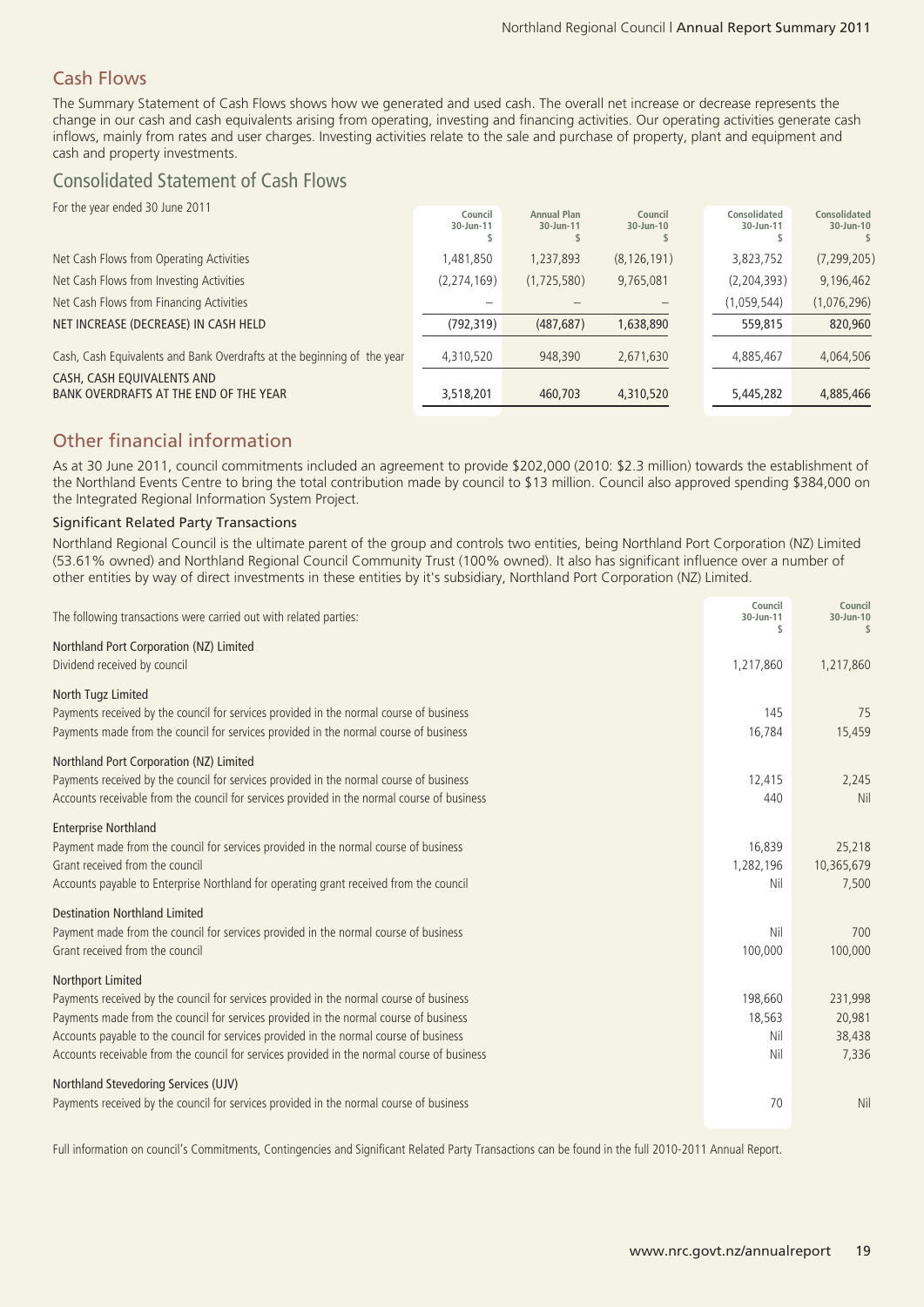# Other financial information continued

#### Contingent Assets and Liabilities

The council had no Contingent Liabilities as at 30 June 2011 (30 June 2010: nil). However, the group held Contingent Liabilities for bonds \$75,000 (2010; \$75,000), Share of Associated Companies' Contingent Liabilities \$675,000 (30 June 2010: \$675,000) and Postponed Rates \$93,526 (30 June 2010: \$93,526). Council held Contingent Assets of \$193,268 (30 June 2010; nil) for Emissions Trading Scheme Credits it expects to received in 2013 subject to their being no change in legislation.

#### Operating Leases Commitments

The group leases property, plant and equipment in the normal course of business. The majority of these leases have a non-cancellable term of 36 months. The future aggregate minimum lease payments to be collected under non-cancellable operating leases are as follows:

| <b>Total Operating Leases</b>                     | 1,812,293               | 2,367,660               | 68,851                    | 61,820                    | 1,881,144                 | 2,429,480                        |
|---------------------------------------------------|-------------------------|-------------------------|---------------------------|---------------------------|---------------------------|----------------------------------|
| Later than five years                             | 1,014,789               | 1,596,376               |                           | $\qquad \qquad -$         | 1,014,789                 | ,596,376                         |
| Later than one year and not later than five years | 599,591                 | 571,172                 | 26,829                    | 11,293                    | 626,420                   | 582,465                          |
| Not later than one year                           | 197,913                 | 200,112                 | 42,022                    | 50,527                    | 239.935                   | 250,639                          |
|                                                   | <b>NPC</b><br>30-Jun-11 | <b>NPC</b><br>30-Jun-10 | <b>NRCCT</b><br>30-Jun-11 | <b>NRCCT</b><br>30-Jun-10 | Consolidated<br>30-Jun-11 | <b>Consolidated</b><br>30-Jun-10 |

#### Accounting Standards issued but not yet effective

There are number of accounting standards which have been issued but are not yet effective. Full details of these accounting standards can be found in the accounting policies included in the Annual Report.

#### Events after Balance Date

Subsequent to balance date, Northland Port Corporation (NZ) Limited declared a fully imputed dividend of 4 cents per share with payment made 23 September 2011. There were no other significant events after balance date.

# Independent Auditor's Report

To the readers of Northland Regional Council and Group's Summary of the Annual Report for the year ended 30 June 2011

We have audited the Summary of the Annual Report (the summary) as set out on pages 2 to 27, which was derived from the audited statements in the Annual Report of the Northland Regional Council (the regional council) and group for the year ended 30 June 2011 on which we expressed an unmodified audit opinion in our report dated 4 November 2011.

The summary comprises:

- the summary statement of financial position as at 30 June 2011, and summaries of the statement of comprehensive income, statement of changes in equity and statement of cash flows for the year then ended and the notes to the summary financial statements that include accounting policies and other explanatory information; and
- the summary of the regional council and group's non-financial performance information and summaries of other information contained in its Annual Report.

#### Opinion

In our opinion, the information reported in the summary complies with FRS-43: Summary Financial Statements and represents, fairly and consistently, the information regarding the major matters dealt with in the annual report.

#### Basis of opinion

The audit was conducted in accordance with the Auditor-General's Auditing Standards, which incorporate the International Standards on Auditing (New Zealand).

The summary and the audited statements from which they were derived, do not reflect the effects of events that occurred subsequent to our report dated 18 October 2011 on the audited statements.

The summary does not contain all the disclosures required for audited statements under generally accepted accounting practice in New Zealand. Reading the summary, therefore, is not a substitute for reading the audited statements in the Annual Report of the regional council and group.

#### Responsibilities of the council and the Auditor

The Council is responsible for preparing the summary in accordance with FRS-43: Summary Financial Statements. We are responsible for expressing an opinion on the summary, based on the procedures required by the Auditor-General's auditing standards and the International Standard on Auditing (New Zealand) 810: Engagements to Report on Summary Financial Statements.

Other than the audit and in conducting the audit of the Long Term Plan, we have no relationship with or interest in the regional council or any of its subsidiaries.



F Caetano Audit New Zealand On behalf of the Auditor-General Auckland, New Zealand 4 November 2011

**AUDIT NEW ZEALAND** Mana Arotake Aotearoa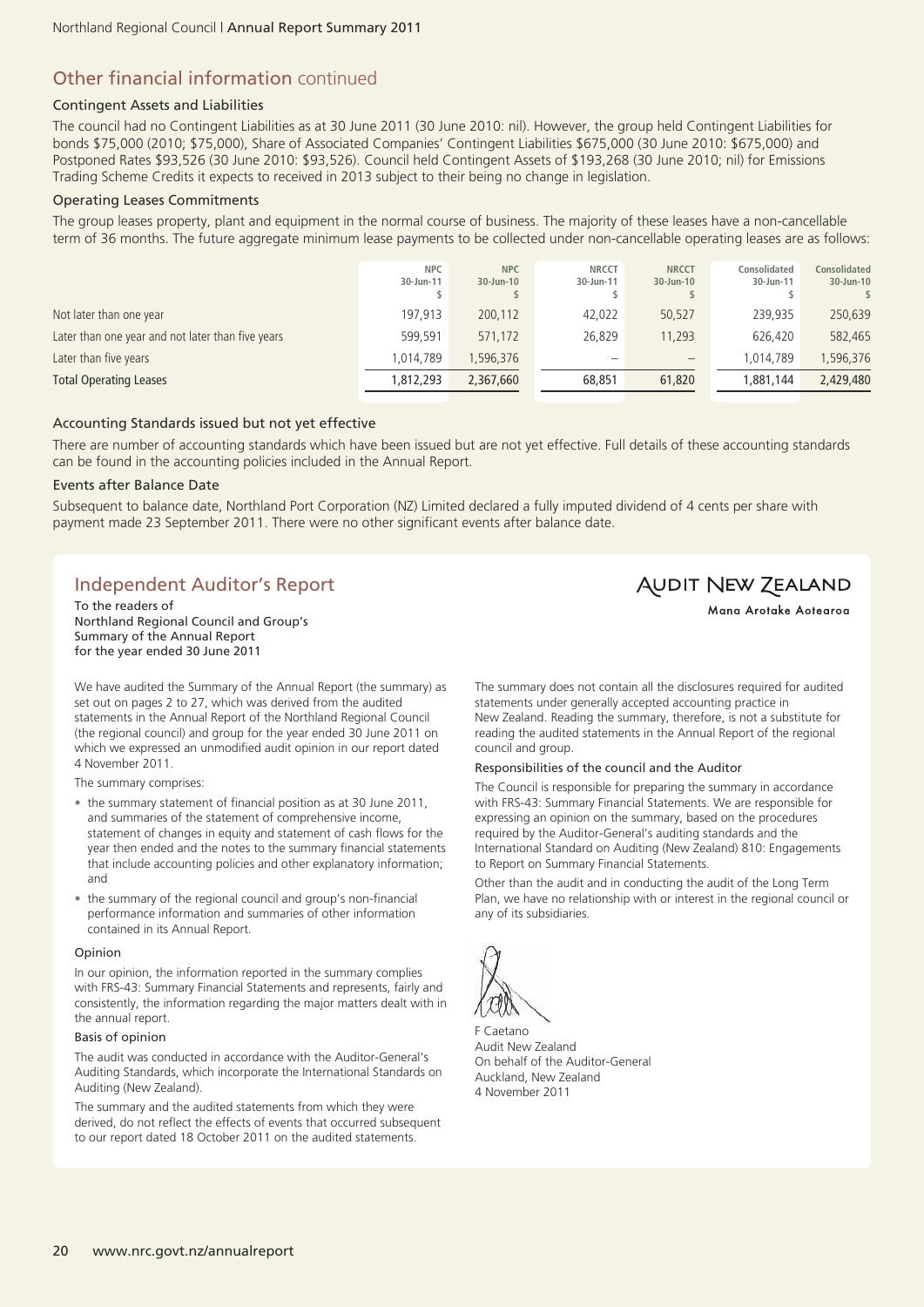# our performance

*The regional council measures its performance against a range of indicators. These Activity Performance* Indicators measure the things that we have a high degree of control over. A summary of indicators for the 11 areas of the council are included here - for a full list of measures refer to the full 2010-2011 Annual Report.

# Democracy and Corporate Services

PERFORMANCE MEASURE AND TARGET

Provide democratic local decision-making and action on behalf of the community.

• All council decisions made in an effective and accountable manner. *Zero council decisions overturned as a result of judicial review annually.*

Achieved (2010: Achieved).

No judicial reviews initiated in the period to 30 June 2011.



Manage and maximise the return on commercial property with consideration to the requirements of the council and the public.

• Maintain or increase the level of return from investment properties. *Achieve an annual return of at least 4.9% on the total value of investment properties.*

#### Achieved (2010: Achieved).

The return including the properties purchased along the proposed Marsden Point Rail link (MPRL) is 6.6%. If the MPRL properties are excluded, the return is 6.9%. This compares favourably with the return to 30 June 2010 which was 6.18%. Council's commercial properties are a low risk investment primarily comprised of leasehold properties vested to council following the 1989 restructure of councils. The investment properties provide a sound financial return.

# Regional Economic Development

PERFORMANCE MEASURE AND TARGET

Support economic development initiatives that align with the Regional Growth Programme and/or benefit Northland.

• Negotiate an Annual Statement of Intent and rolling three-year business plan with the Northland Regional Council Community Trust. *Receipt of quarterly performance reports from the Trust detailing actual results compared to the objectives contained in the Statement of Intent and Business Plan.*

#### Achieved (2010: Achieved).

Quarterly reports have been received for the periods April to June, July to September, October to December 2010 and January to March 2011. Councillors requested an improved report format for Enterprise Northland which was presented for the first time for the October to December report.

Northland Regional Council Community Trust's two subsidiaries performed well to budget. Enterprise Northland had a net surplus of \$64,219 against a budget of nil surplus/deficit and Destination Northland Ltd had a small net loss of \$7892 against a budget of nil surplus/deficit. The trust had a net surplus of \$302,494 (2010 surplus: \$321,729).

Highlights have included the preparations for the Rugby World Cup, the Waikare Oyster rehabilitation project funding and the aerial minerals survey.

The main issue of concern noted in the reports was the low economic performance of the region compared to the rest of New Zealand. Enterprise Northland reiterates that the recipe for growth will only come with regional leadership and the whole community taking responsibility for economic development. To make a difference the region needs step changes and many of them.

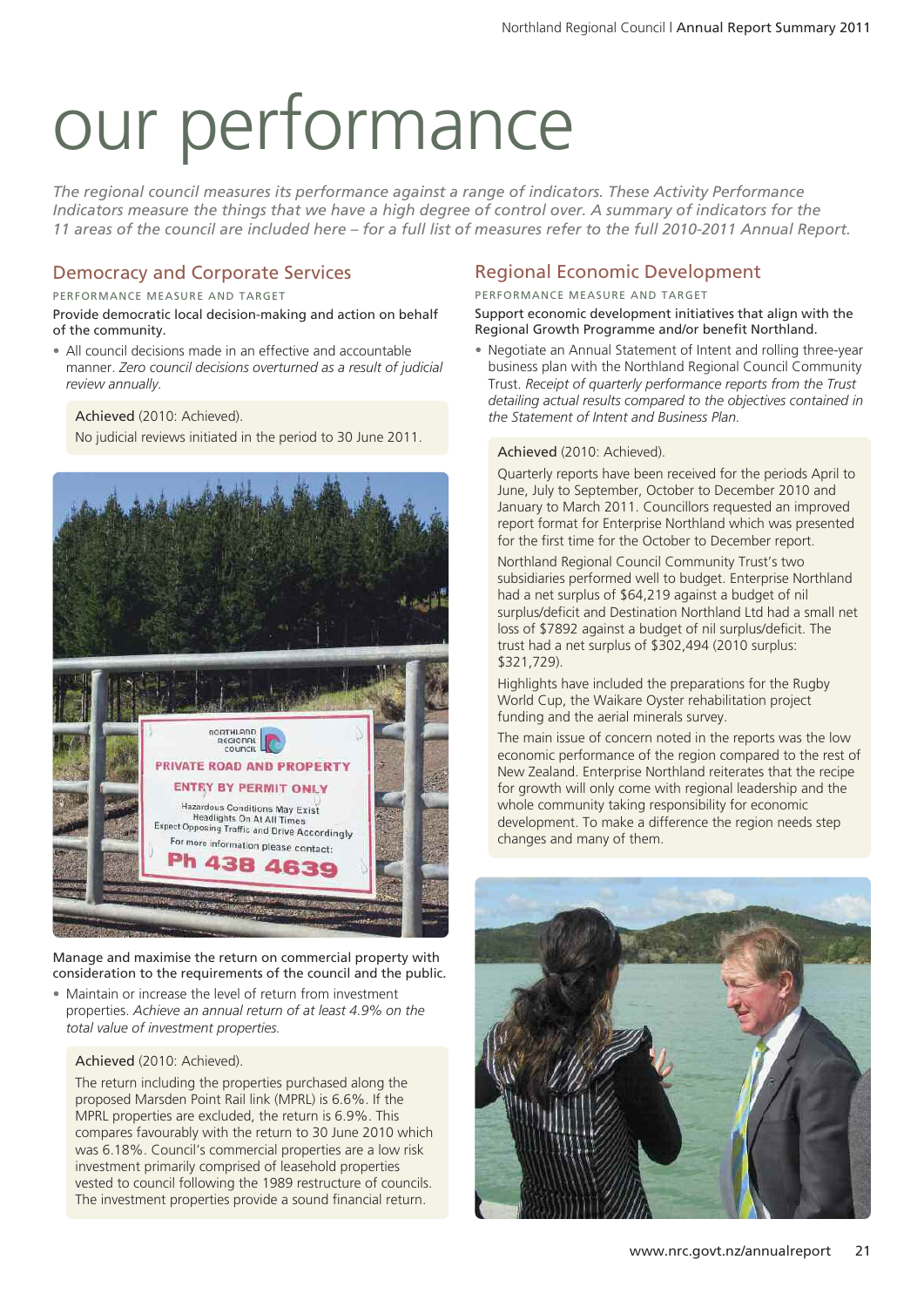

# Regional Information and Engagement

#### PERFORMANCE MEASURE AND TARGET

Ensure that the regional community is well informed about council issues and activities through a co-ordinated Communications Strategy.

• Survey community awareness to ensure that the council is effectively communicating information on council activities and programmes. *Achieve at least 80% community awareness of Northland Regional Council and its services in an annual survey.*

#### Achieved (2010: Achieved).

Community awareness of specific functions is measured. Survey results from November 2010 show respondents have good awareness of what the council does with an average awareness rate of 80%.

When prompted with functions 94% (2010: 94%) identified council involvement in planning, monitoring and consents; 84% (2010: 83%) in plant and pest control; 82% (2010:85%) in flood management and civil defence; 78% (2010: 70%) were aware of roles in infrastructure planning, development and regional transport; 74% (2010: 68%) identified the council as responsible for harbour navigation and safety; 69% (2010: 70%) were aware of our involvement in economic development and growth.

#### Ensure that the community has 24/7 access to up-to-date information on council activities and real-time environmental data.

• Provide real-time environmental data on the council's website. *At least 90% of new data posted on the council website within 24 hours.*

#### Achieved (2010: Achieved).

The council's real-time data consists of river and rainfall data (updated automatically every two hours) and the Kaeo River webcam (updated automatically every four hours).

# Resource Management Planning

#### PERFORMANCE MEASURE AND TARGET

Develop and publish strategic planning documents to manage Northland's natural and physical resources.

• Undertake a full review of the RPS, including consideration of the potential implications of climate change. *Provide quarterly progress reports via the CEO's report to the council.*

#### Achieved (2010: Achieved).

Progress on developing the new RPS has been reported monthly via the CEO's report to the council. The RPS 10-year review was completed and presented to the December 2009 council meeting. Council released the New Regional Policy Statement Discussion Document for public comment in mid October 2010. Climate change was included as a significant issue for the region. Council received 164 (including late) submissions. A summary of submissions is available on council's website *www.nrc.govt.nz/newRPS*. A media release and newsletter (sent to all submitters and key stakeholders) was circulated in early April, to ensure Northlanders are aware of the availability of the summary and report cards and a follow-up item appeared in the Regional Report.

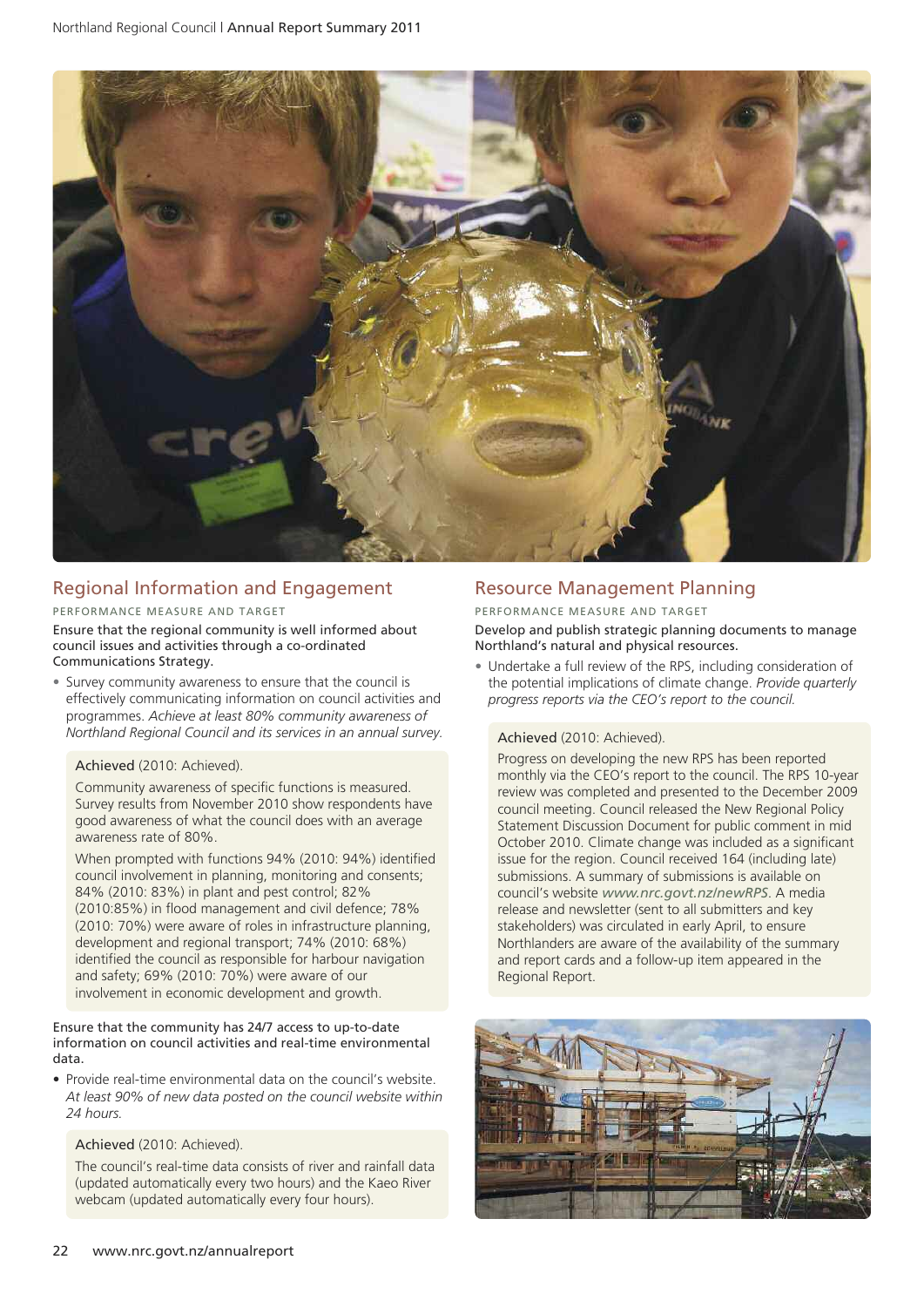

Review and respond to legislative changes, proposed National Environmental Standards (NES), and proposed National Policy Statements (NPS).

• Prepare submissions or comments on any proposed legislative changes, NES, and/or NPS, where they impact on the council's responsibilities and resources. *Submissions/comments prepared and lodged within timeframes specified by requesting agency and reported in the CEO's report to the council and recorded on the council's submission files.*

#### Achieved (2010: Achieved).

Submissions and comments were made within specified timeframes, reported to council and recorded on the council's submission files. Council made submissions or comments on the following legislative changes, NES and NPS within the reporting period: Amendment to NES Air Quality; Proposed NES for Plantation Forestry; Draft NPS Biodiversity. The submission highlighted technical difficulties regarding offsetting and sought alignment with other NPS; Aquaculture Legislation Amendment Bill (No 3); Marine and Coastal Area (Takutai Moana) Bill 2010; RMA Phase II Reform; Offshore petroleum health, safety and environmental legislation review; Forestry schemes; Emissions Trading Scheme Review; National Policy Statement for Renewable Energy Generation.

The intent of these submissions is to represent Northland's interests at a national level and to add value to national proposals. As described above staff investigate the effects of law changes, national policy statements, such as the New Zealand Coastal Policy Statement, the National Policy Statement for Freshwater management and the National Policy Statement of renewable energy, for their impact on council and its plans, the new RPS etc and its operations.

# **Transport**

PERFORMANCE MEASURE AND TARGET

Develop strategic approaches in regional transport and road safety.

• Reduce the number of road deaths and hospitalisations as a result of motor vehicle accidents in Northland. *No more than 440 road deaths and hospitalisations per annum.*

Achieved for number of road deaths; data not available for hospitalisations (2010: Not achieved).

In 2010-2011 there were 14 fatalities which is a 30 year record low for the number of deaths for Northland. The target has been a nationally set figure which is no longer applicable under the recently released "Safer Journeys to 2020".



Regional road safety initiatives continue to aim toward the reduction of fatalities and hospitalisations in Northland through the "Northland Regional Road Safety Plan 2009-2012".



#### Administer a cost effective passenger transport service.

• Effectively administer the Whängärei Total Mobility Scheme to meet the needs of its customers. *At least 75% of customers rate the overall service provided by the total mobility scheme as either very good or excellent.*

#### Achieved (2010: Achieved, 80%).

The annual customer satisfaction survey, as required by the NZ Transport Agency was undertaken in May 2011. 80% of respondents rated the service at very good or excellent.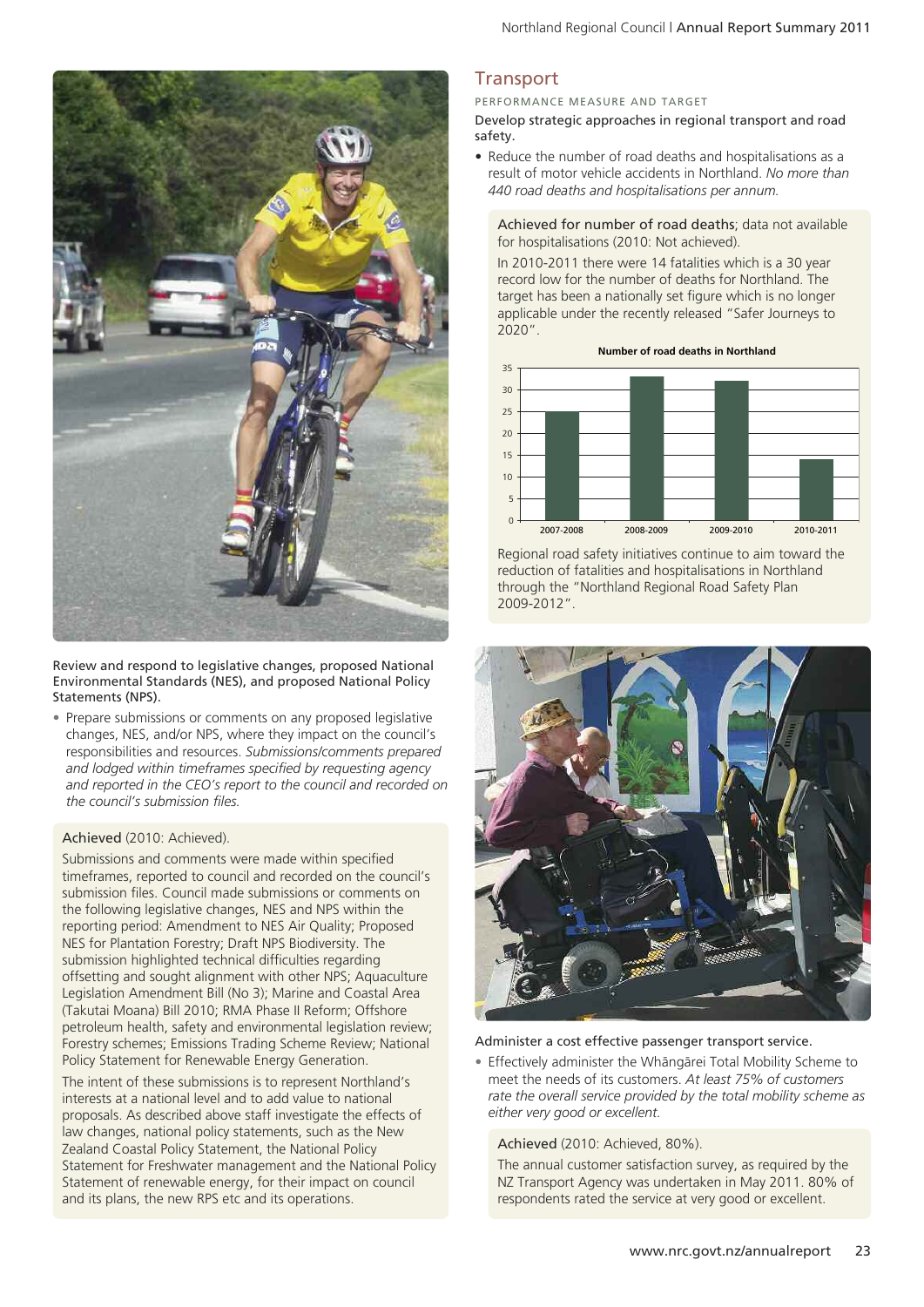

# **Consents**

PERFORMANCE MEASURE AND TARGET

Process resource consent applications.

• Process all consent applications efficiently. *At least 98% of all applications are processed within statutory timeframes annually as indicated by the council's consents database.*

Achieved (2010: Achieved, 98.8%).

99.4% of all decisions (1284 decisions issued up to 30 June 2011) were processed within statutory timeframes.<br>
2011) were processed within statutory timeframes.



## Environmental Monitoring

PERFORMANCE MEASURE AND TARGET Monitor and identify significant environmental issues and trends in the region.

• Operate a region-wide quality network for the measurement. recording and reporting of groundwater, river and lake water quality trends and soil quality trends. *Annual % compliance of rivers with relevant guidelines for five key parameters.*

All parameters were greater than 2007 baseline. This is supported by trends published in the Northland River Water Quality Monitoring Network: State and Trends 2010 report.



Trends are calculated for sites with more than five years worth of data (currently 17 sites). There are improving trends for: total phosphorus at 65% of sites; total nitrogen at 18% of sites; and water clarity at 29% of sites. There were no significant trends (either improving or declining) for bacteria at 16 sites, and only one declining trend. Further detail is available in the annual monitoring report at *www.nrc.govt.nz/amr*

| Parameters<br><b>Bacteria</b> | 2007-2008<br>81% | 2009-2010<br>84% | 2010-2011<br>84% |
|-------------------------------|------------------|------------------|------------------|
| Water clarity                 | 85%              | 87%              | 100%             |
| Dissolved oxygen              | 100%             | 100%             | 100%             |
| Total nitrogen                | 61%              | 81%              | 77%              |
| Total phosphorus              | 45%              | 61%              | 58%              |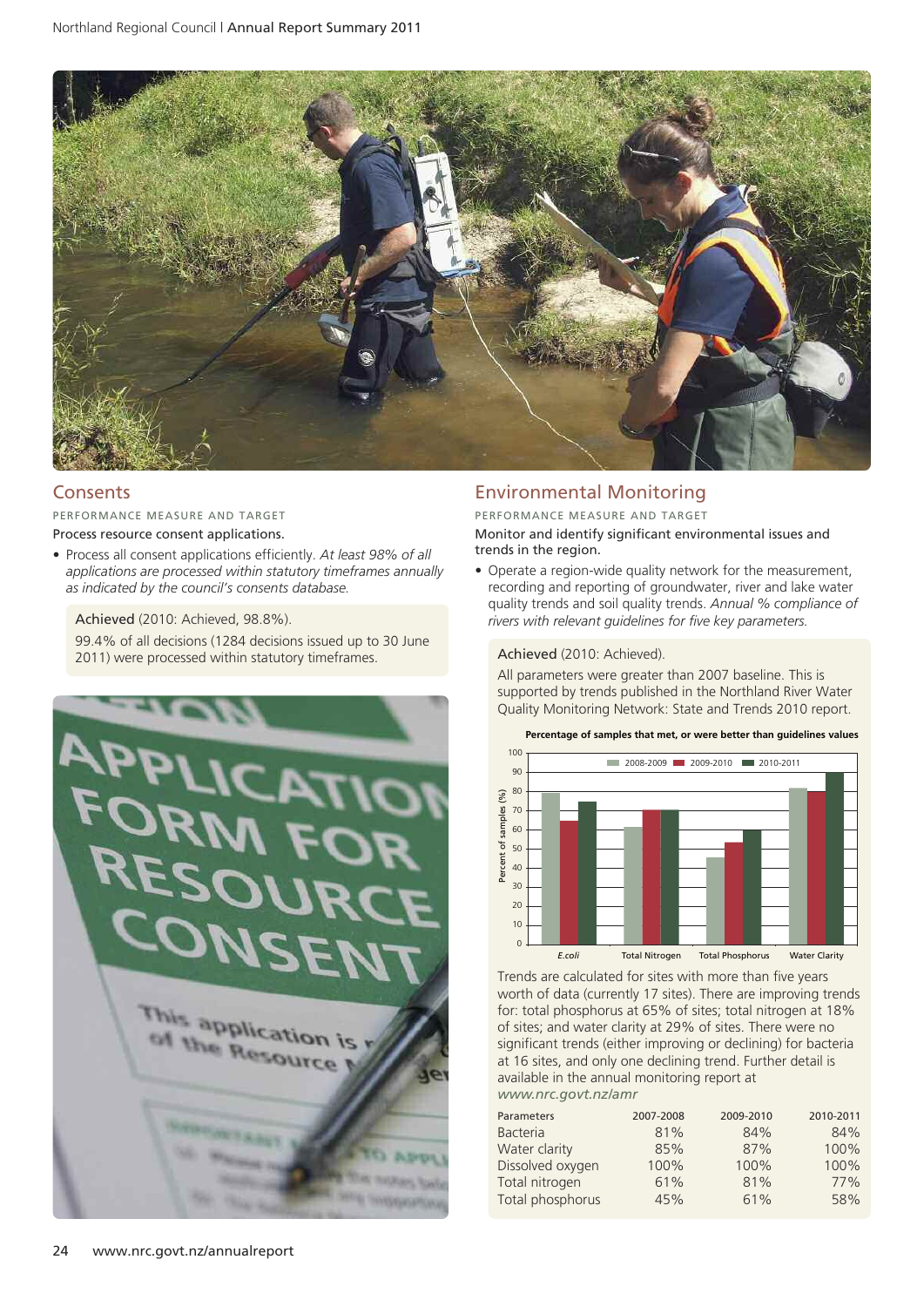#### Monitor and enforce compliance with resource consent conditions, regional rules and relevant statutory requirements.

- Documentation and implementation of monitoring programmes for water, land and air consents. This includes monitoring of:
- Emission testing and/or appropriate off-site monitoring of major industrial discharges to air;
- Effluent and receiving water quality testing of sewage, industrial and landfill discharges;
- Land clearance, earthworks, and river works that are the subject of resource consents;
- Bore construction; and

– Farm dairy effluent treatment and disposal systems.

*100% of all significant non-compliances are followed up and enforcement action taken where necessary.*

#### Not achieved (2010: Not achieved, 87%).

There were 332 significant non-compliances for the year. 105 farm dairy effluent (FDE) significant non-compliances were not followed-up resulting in 69% follow up. This was due to a resignation and subsequent gap in resources while recruitment was completed. Priority was given to six prosecutions and achieving the "Best Practicable Option" farm visits for consent renewals. There is now full FDE staffing and all follow-ups for the coming year will be achieved.

Provide a 24-hour, seven day environmental incident reporting system.

• Respond to calls received on the environmental hotline. *100% of significant incidents responded to by Northland Regional Council and assessed annually for compliance with regional rules or consent.*

100% achieved (2010: 100%, 979 incidents)

992 incidents responded to in the period and assessed for compliance; 21 incidents were categorised as significant.

Facilitate the safe handling and lawful storage of hazardous substances and management of waste hazardous substances.

• Provide an on-call 24 hour, seven day a week service for responding to incidents involving hazardous substances. *100% response rate to all calls involving hazardous substances.*

100% achieved (2010: 100% achieved)

21 hazardous substance incidents were reported and followed-up over the year.



## Land and Rivers

PERFORMANCE MEASURE AND TARGET

Reduce risk from natural hazards.

• Prioritise actions arising from flood risk reduction plans and implement accordingly. *Actions prioritised and implementation commenced by 30 June 2011. Progress reported six monthly to the Environmental Management Committee.*

#### Achieved (2010: Not applicable).

Prioritisation commenced with community consultation meetings held to discuss draft plans and seek community input. Several priority actions have been identified and proposed in the 2011-2012 Annual Plan, including proposed flood scheme works for Kaeo and urban Whängärei rivers. These initiatives will assist to reduce river flood risk to people and assets. A Kerikeri-Waipapa River Liaison Committee has also been established to assist with the development and implementation of this catchments plan.

A report to the June Environmental Management Committee meeting contained a schedule of draft River Management Plan priorities for implementation. Progress reported to Environmental Management Committee in July, September, December (council meeting), April and June. This work enables identification of flood risk and measures to reduce risk to assets and communities.

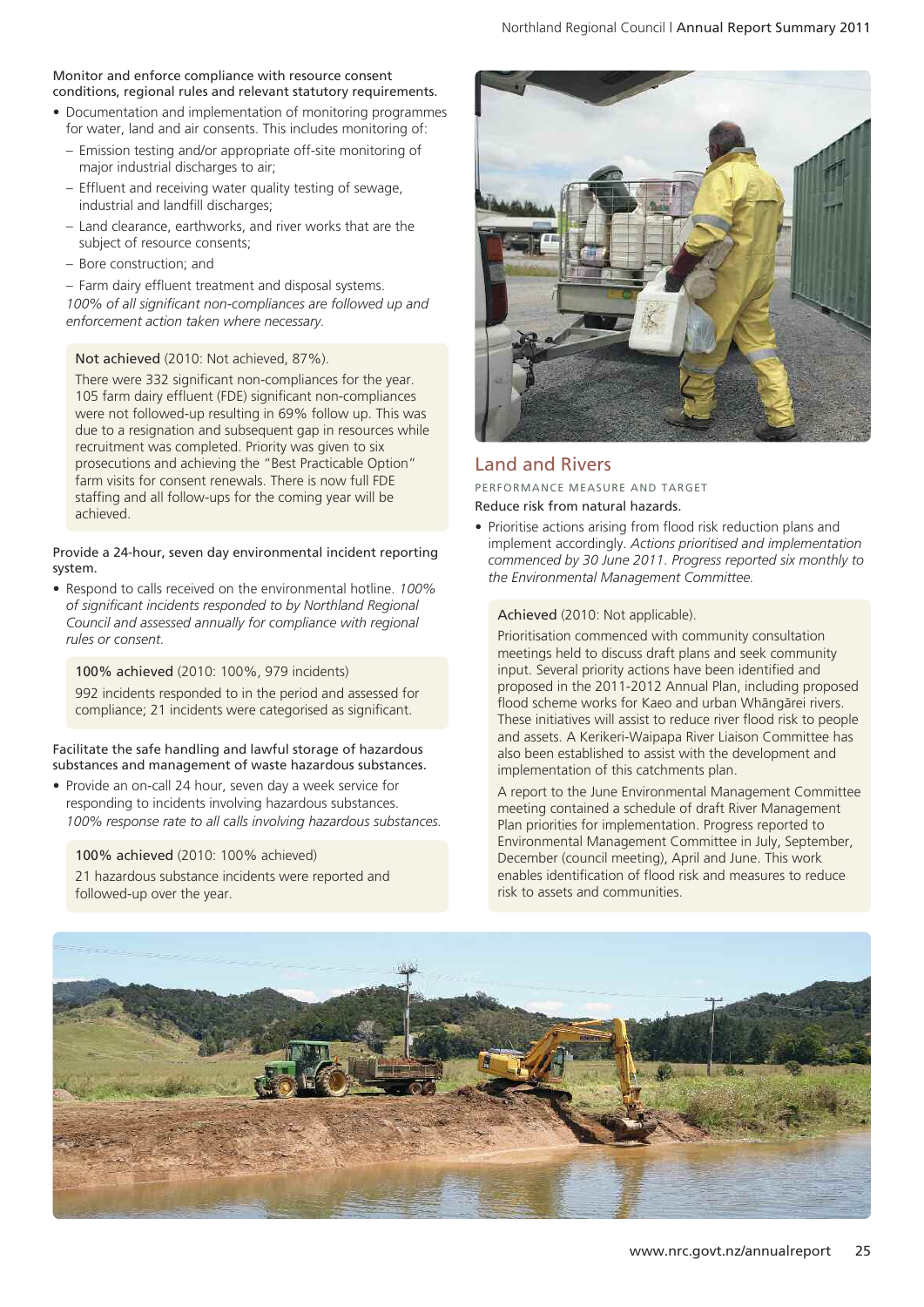# Land and Rivers continued

• Undertake beach profiling, representative of summer and winter conditions at priority sites, and as required following erosion or accretion at secondary sites. *Priority beach profile sites monitored twice yearly and reported within two months to the council in the CEO's report.*

#### Achieved (2010: Achieved).

Priority beach profile sites were monitored during August/September 2010 and May/June 2011 and reported in the November 2010 and June 2011 CEO's report. Beach profile monitoring results are primarily used during the review of coastal hazard zones from which to assess longterm trends and fluctuations in shoreline evolution and as such an annual review of results is not undertaken.



• Develop coastal hazard risk reduction plans for priority coastal communities. *Coastal hazard risk reduction plans commenced for priority coastal communities by November 2010 and continued in 2011. Progress reported six monthly to the Environmental Management Committee.*

#### Not achieved (2010: Not applicable).

Tsunami modelling and mapping for priority coastal communities and Whängärei Harbour have been completed. This work will enable communities to be better informed of the potential tsunami risk.

A risk screening of 55 coastal communities was undertaken in order to establish priorities for risk reduction plan preparation. However, given the need to further progress with the Priority Rivers Project, the development of risk reduction plans has not commenced. Officers intend to address the future priorities formally with the council during 2011-2012.

# **Biosecurity**

#### PERFORMANCE MEASURE AND TARGET

Reduce the adverse impacts of pests on the environment, economy and human health.

• Develop, implement and enforce animal, plant and insect pest management strategies for land, freshwater and marine pests. *All African feather grass sites under management by 31 December 2010 and 90% eradicated by 31 December 2012.*

#### Achieved (2010: Not applicable).

100% of all African feather grass sites are under management and the annual spraying was completed. We do not predict to see any completely eradicated sites until 2012 but expect the 90% target will be met.

• Conduct annual monitoring on tropical grass webworm and report webworm larval presence to property owners as appropriate. *Notify property owner if webworm larvae is present in more than 50m2 of pasture monitored.*

#### Achieved (2010: Not applicable).

Monitoring of seven sites was completed and results showed a very high number of webworm present this year. Advanced warning of this pest can help farmers prepare for its impact. A dozen farmers were contacted in person to advise of the risk and methods for managing the problem.

• Actively pursue opportunities for partnerships with the community, crown and other pest agencies via community pest plans (CPCA) and other agreements.

*Establish at least one new partnership with a pest agency and five new community pest plans (CPCA) annually and reported to the Environmental Management Committee.*

#### Achieved (2010: Achieved).

Eight new CPCA plans have been approved during 2010- 2011, three more than anticipated, and there is further demand for community plans for the coming year. A new partnership with a forestry company, Landcare Trust, DOC and local community was established in 2010-2011 to target wild goats near Whängärei. A report to the Environmental Management Committee was completed for August 2011.

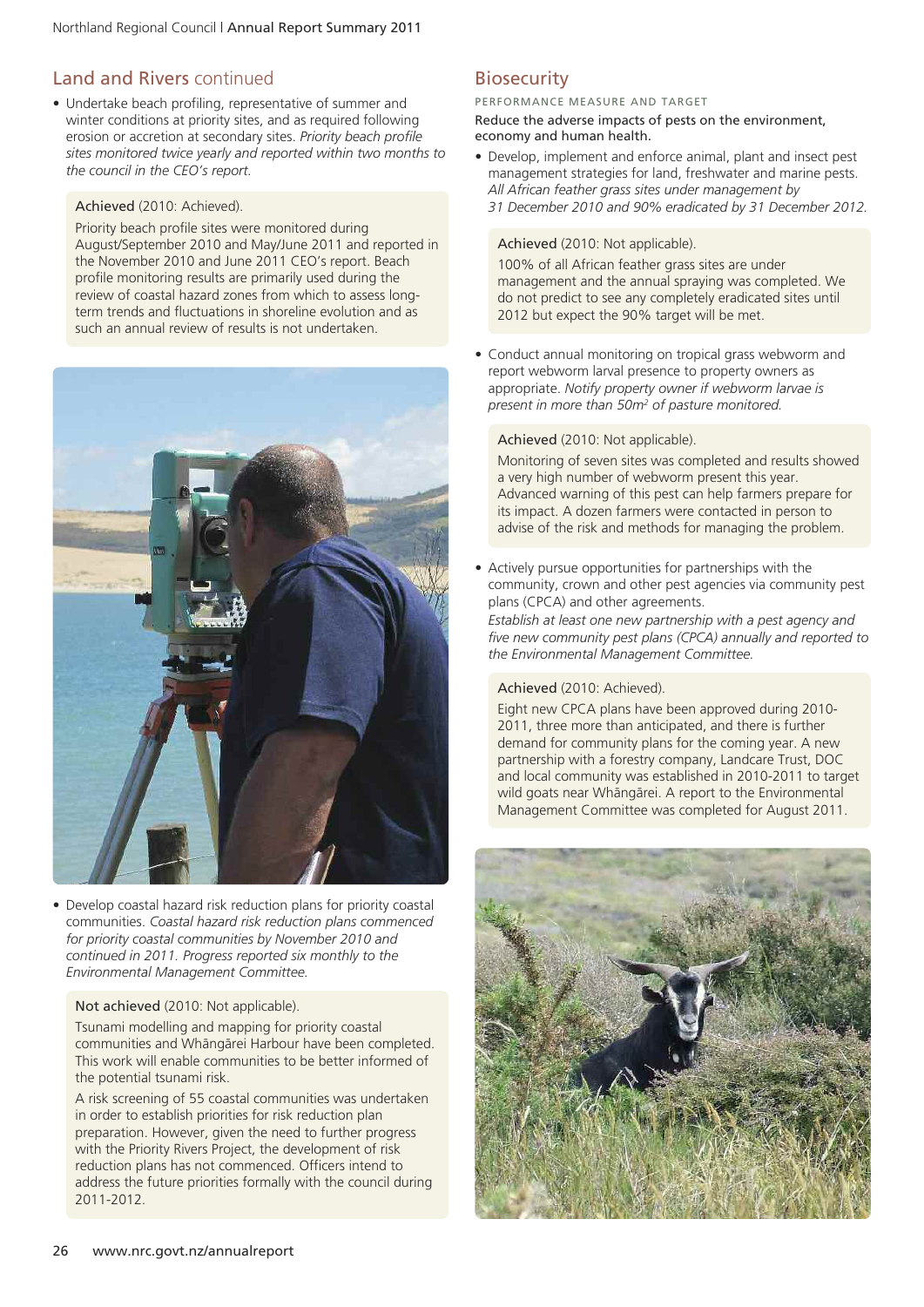

# Emergency Management

#### PERFORMANCE MEASURE AND TARGET

Increase the community's capability to respond to, and recover from, Civil Defence emergencies.

• Develop and implement training and exercise programmes for all agencies across the CDEM sector in Northland. *Provide a minimum of three Co-ordinated Incident Management courses per year.*

#### Achieved (2010: Achieved).

Four courses were provided in 2010 with 99 personnel attending. Training plan for 2010-2011 was provided to all agencies and included seven courses and a national exercise, Tangaroa. Training and exercise needs analysis was completed.

• Respond to Civil Defence emergencies in accordance with the approved CDEMG Emergency Operations Centre Activation Plan. *Within one month of each activation, hold a formal debrief and report the outcome to the CDEM Group meeting within three months.*

#### Achieved (2010: Achieved).

Four events during the year required activation or partial activation of the Group Emergency Operations Centre and included Cyclone Wilma, Japan's tsunami, Exercise Tangaroa, weather related emergencies and the Kermadec tsunami alert.

Debriefs were held for each event within one month of the event occurring and reports on the outcomes were provided to the CDEM Group with opportunities for improvement included into the annual work programme.

# Maritime Operations

## PERFORMANCE MEASURE AND TARGET

Respond to marine oil spills in the Northland region.

• Maintain a team of trained oil spill responders. *Maritime NZ training is carried out on an ongoing as required basis cycle and a 24/7 roster is maintained.*

#### Achieved (2010: Achieved).

Response personnel received scheduled training on Maritime New Zealand courses. The maritime response roster, supported by the regional on-scene commander roster, was in place throughout the year providing 24/7 coverage.

#### Promote safe navigation on all Northland harbours and coastline.

• Provide and maintain aids to navigation as required for safe navigation on Northland harbours. *Six-year rolling maintenance programme is undertaken and activity reported monthly in the CEO's report to council.*

#### Achieved (2010: Achieved).

Aids to navigation provided and maintained in accordance with the six-year rolling maintenance plan. Response to failures and maintenance activities reported to council monthly. Aids to navigation maintenance completed on Whängärei Harbour as per the six year plan, including the rebuilding of three beacons. Kaipara and Hokianga maintenance scheduled for 2011-2012 are being completed early (by mid April 2011) due to an extended cruise season in 2011-2012. Kaipara maintenance included the upgrade to a new design buoy for high currents.



• Update the risk assessment and safety management systems for the Whängärei and Bay of Islands harbours. *Annually reviewed and reported monthly in the CEO's report to council.*

#### Achieved (2010: Achieved).

Whängärei and Bay of Islands risk assessments and safety management systems are continually reviewed. Both systems were audited and accepted by Maritime New Zealand on 4 November 2010. The annual review by stakeholders, following the Maritime New Zealand audit, was held on 9 December 2010.